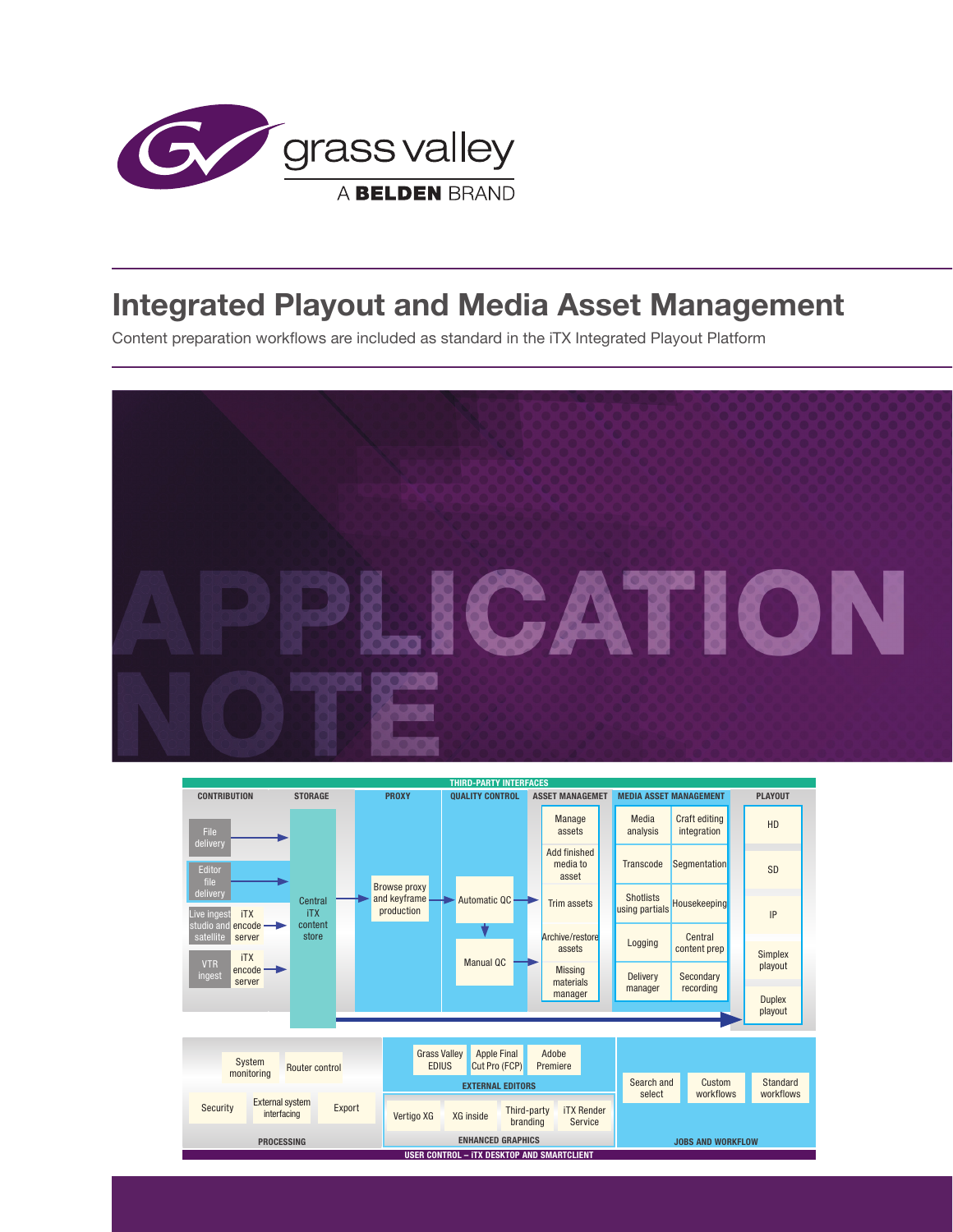### Introduction

iTX from Grass Valley, a Belden Brand, is a robust integrated playout platform that handles a wide range of common tasks in a single, software-driven workflow, enabling an efficient and cost-effective way to professionally manage channel playout while remaining nimble for future expansion.

In addition to automation, channel branding and transmission control, broadcasters typically require content management tools in order to effectively store, search, edit and use the huge number of assets available to them. Finding the right content management tool for a given workflow can be tricky — it has to be easy to operate, robust enough to handle every potential need and easily operable from within the same workflow the broadcaster is using for playout.

The iTX media asset management (MAM) system is fully integrated into iTX — with iTX, there's no need to shop for a separate system. The fully integrated MAM system simplifies the process of launching new channels, reducing overall costs and time to air.

The iTX MAM handles all the content management functions typically required in a standard broadcast workflow. With over 1500 channels currently being managed by iTX worldwide, the system is well tested, and this experience has produced a series of "standard" content management workflows designed to handle real-world operational challenges. This paper explores and describes these standard workflows and offers further insights into the advantages of this fully integrated asset management solution.



# **iTX Playout media flow diagram**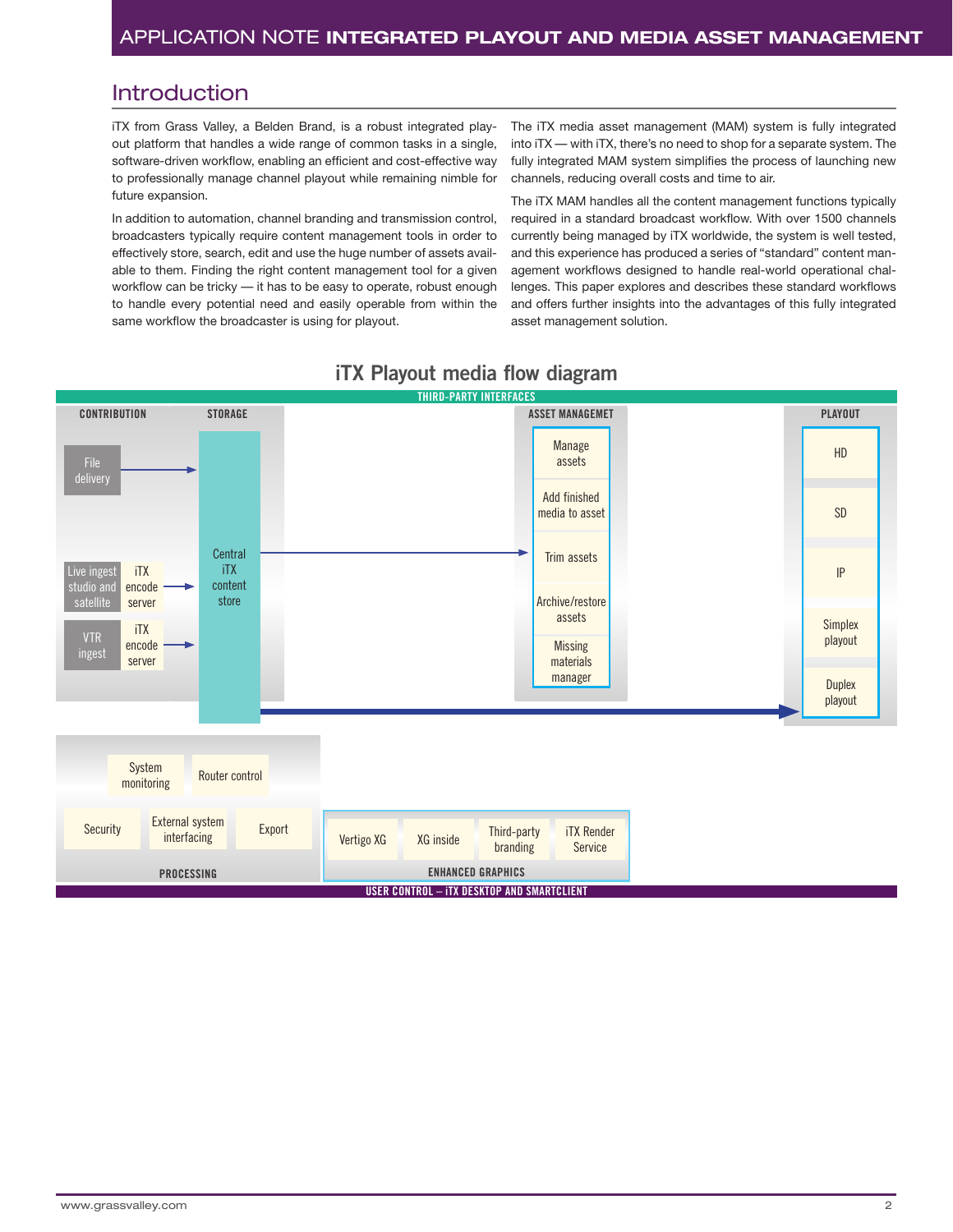# What's different about the iTX MAM solution?

iTX MAM is fully integrated with the iTX integrated playout platform and is available with any standard iTX installation. This powerful content management system easily enables the key operational functions of traffic, scheduling, playout and asset management to work perfectly together the instant the system is up and running.

The system allows broadcasters to easily share a database of assets across multiple locations, add Metadata and create, delete, rename or trim clips from anywhere. Key benefits of the system include:

- A single database is used for Playout and MAM
- iTX and its MAM component can be deployed quickly utilizing its cache of Standard Activities to handle a long list of typical content-related functions. These can be fine-tuned later, in situ, as broadcasters develop more complex needs or manage new types of content
- During installation, broadcasters simply select the standard activities they'll be using as part of their workflow and configure each as appropriate
- A convenient, open standards-based web interface, SmartClient, which enables control from any browser at any time
- Standards-based APIs enable broadcasters to use ordinary web services, and basic IT skills, to build "helper" applications to extend the functionality of the system
- Extensive third-party integration enables iTX MAM to easily form a central part of a broadcast workflow solution



### **iTX Playout and MAM media flow diagram**

Diagram illustrates the "actions" that can be performed on media, e.g., Proxy, QC, Asset Management and Media Asset Management. Each class has boxes showing the actions where the actions can all be linked together using workflows.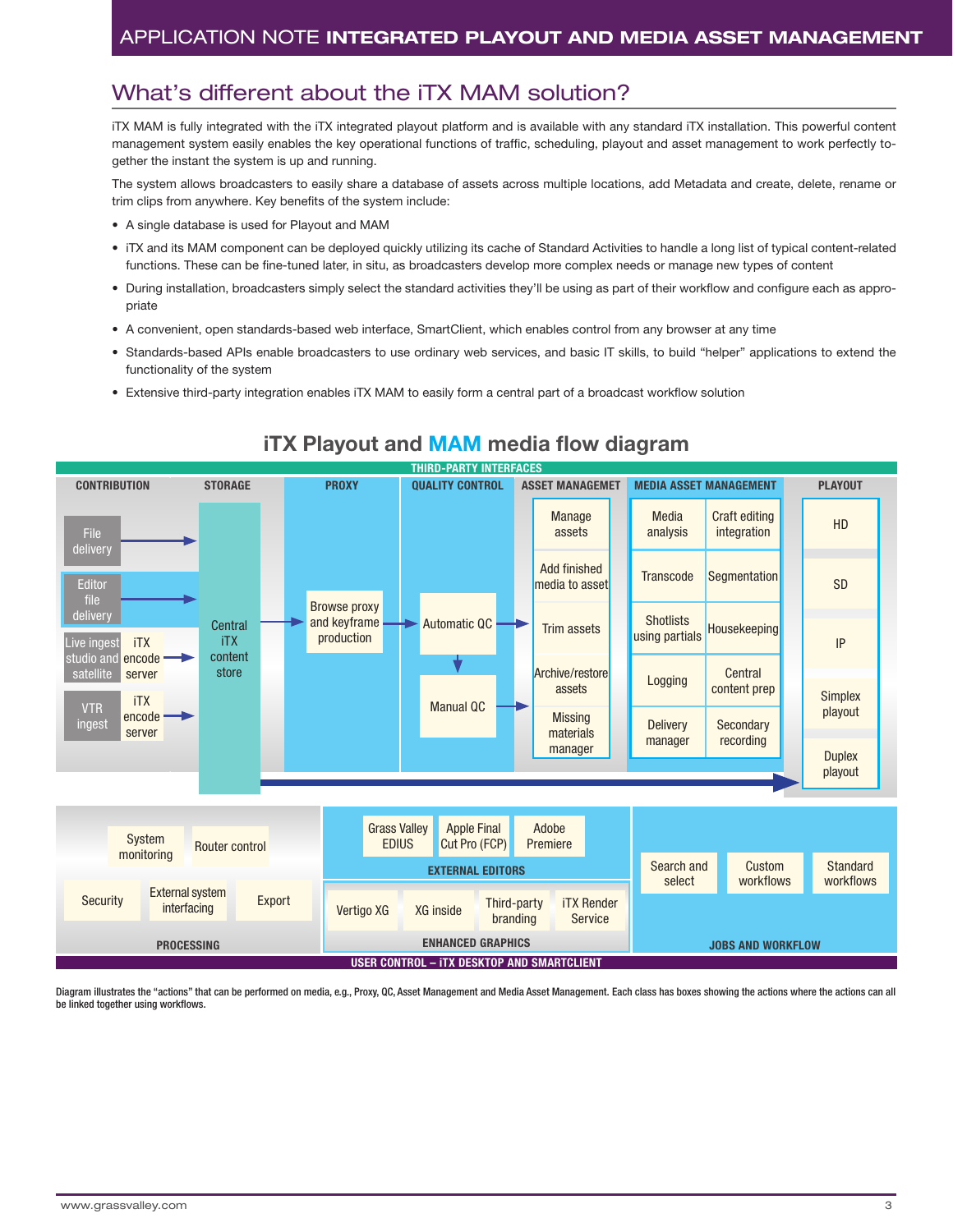# iTX MAM Standard Activities

iTX MAM has been designed to meet the majority of requirements for television stations around the world. Through years of analysis and testing, Grass Valley has determined an extensive list of use cases, or Standard Activities that most stations would use on a regular basis in order to effectively manage content as part of the production and playout workflows.

### **1. Proxy and Keyframe Production**

iTX can create proxies of hi-res media to be used for viewing and logging media on desktops and smart-clients or for providing to third parties such as subtitling houses.

By using appropriate file formats, proxies can be produced and viewed while the production file is still on-going — ideal, for example, for building highlights packages for distribution to multiple platforms during an event. Once the hi-res files have been completely recorded, time-based keyframes are produced enabling users to quickly search media.

This key workflow tool enables a single production team to handle a live broadcast while also producing highlights packages (traditionally handled by a separate team) simultaneously.

#### **2. Automatic QC**

iTX is pre-configured for full integration with Baton automated filebased QC platform from Interra Systems. iTX logs the events reported by Baton and can perform a range of different actions based on the report.



Selecting the "Standard Media Rules" -> "Keyframe All" and "Proxy All" from the installer.

### **3. Manual QC**

iTX can provide an enhanced desktop that can be used for manual QC of material. Using an SDI output, utilizing the same card as iTX playout, operators can easily view live content to ensure legal compliance (i.e., profanity and/or nudity) or, for example, to ensure proper timing of subtitles and graphics.

#### **4. Media Analysis**

iTX can perform a thorough, two-stage media analysis on files in order to automatically extract key bits of metadata. Valuable information, such as AFD codes, Dolby E information and more is automatically gathered, greatly enhancing the utility of cataloged information by facilitating more efficient search down the road.

### **5. Transcoding**

iTX controls third-party devices, such as Telestream Vantage, or other transcoding applications, to transcode files and efficiently introduce "House Format" files into a workflow.

#### **6. Shotlist Using Partials**

Using iTX, broadcasters produce a shot list that is this then available as an Edit Decision List (EDL), or as actual mediato Grass Valley EDIUS craft editors, third-party systems or other craft editors.

The shotlists can even contain partial files and iTX will only extract the required segment of the file. This useful utility enables more efficient production in many applications such as when highlights programs are created using footage from multiple events.

| <b>Itx Workflow Configuration</b>                                                                                                                                                 |                                                                                                                                                                               |
|-----------------------------------------------------------------------------------------------------------------------------------------------------------------------------------|-------------------------------------------------------------------------------------------------------------------------------------------------------------------------------|
| Media Rules                                                                                                                                                                       | Media Rules   Scheduled   Event Triggered   Simple   Complex   File Triggered   File Trigger (Multiple)   Database Queue Triggered   Gi. 4   ><br>Details                     |
| DIVArchive All                                                                                                                                                                    | Name<br>Keyframe All<br>$\Gamma$ Enabled                                                                                                                                      |
| Keyframe All<br>Live Smooth Stream Purge<br>MR Create AE Page MP4<br>MR Domain Copy<br>OnDemandScheduleProcessing<br>Proxy All<br>Purge Expired Assets<br>Smooth Stream Proxy All | Killable                                                                                                                                                                      |
|                                                                                                                                                                                   | Create Keyframes<br>Action                                                                                                                                                    |
|                                                                                                                                                                                   | Scope<br>Video<br>٠<br>Criteria                                                                                                                                               |
|                                                                                                                                                                                   |                                                                                                                                                                               |
|                                                                                                                                                                                   | Source                                                                                                                                                                        |
|                                                                                                                                                                                   | <b>Dests</b><br>Add                                                                                                                                                           |
|                                                                                                                                                                                   | <b>Remove</b>                                                                                                                                                                 |
|                                                                                                                                                                                   |                                                                                                                                                                               |
|                                                                                                                                                                                   | Modify<br><b>Destination</b>                                                                                                                                                  |
|                                                                                                                                                                                   | Workflow<br>C:\Program Files [x86]\iTX 4\Services\Workflow<br>$\blacktriangle$<br>$\overline{\phantom{a}}$<br>Definition<br>Service\MediaRules\StandardGenerateKevframes.xaml |
|                                                                                                                                                                                   | $-1$ D                                                                                                                                                                        |
| Add<br>Remove                                                                                                                                                                     | Schedule pattern                                                                                                                                                              |
|                                                                                                                                                                                   | G Minutes<br>곡<br>Every $\sqrt{2}$<br>minutes                                                                                                                                 |
|                                                                                                                                                                                   | $C$ Hours                                                                                                                                                                     |
|                                                                                                                                                                                   | Daily<br>n                                                                                                                                                                    |
|                                                                                                                                                                                   | C Weekly                                                                                                                                                                      |
|                                                                                                                                                                                   | C Monthly                                                                                                                                                                     |
|                                                                                                                                                                                   | Test Pattern<br>Range                                                                                                                                                         |
|                                                                                                                                                                                   | Start 17/06/2011 09:27<br>Next 08/07/2011 16:57<br>×                                                                                                                          |
|                                                                                                                                                                                   | G No end date<br>Calculate Next Occurrence                                                                                                                                    |
|                                                                                                                                                                                   | $C$ End by<br>Reset Next Documence                                                                                                                                            |
|                                                                                                                                                                                   | Properties                                                                                                                                                                    |
| Import                                                                                                                                                                            | Save<br>Export                                                                                                                                                                |

Configuring the "Keyframe All" Activity using the configuration screen — this activity would typically be undertaken during commissioning of a system.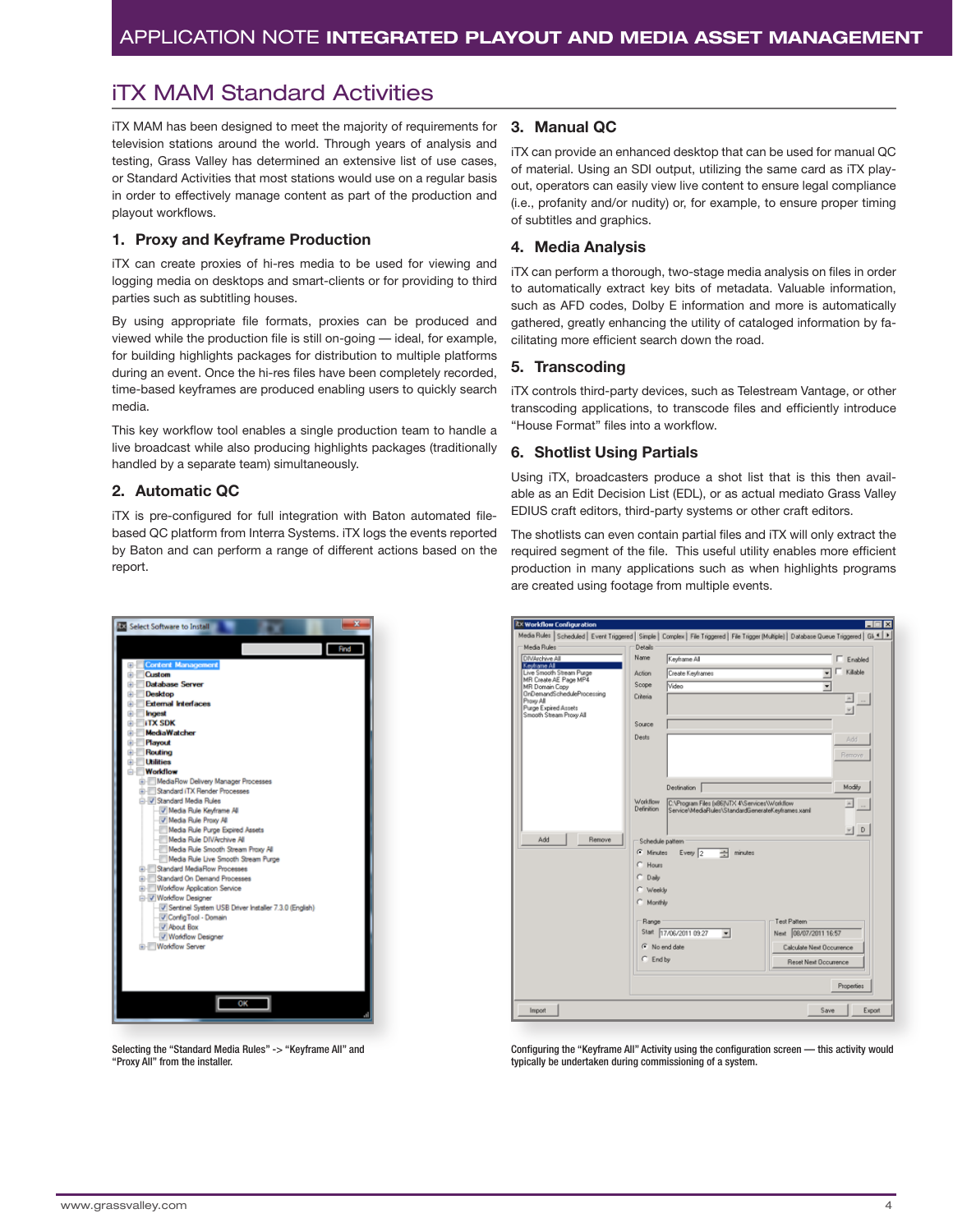#### **7. Logging**

iTX contains a sophisticated logging system that enables a user, or third-party application like Interra Baton, to record (log) events against media. Using a standard web browser interface, events are easily viewed and marked for later activities, such as cuts to be used in highlights or content that needs to be edited or dubbed over.

### **8. Craft Editing Integration**

iTX interfaces with craft editors, such as Grass Valley EDIUS, Apple Final Cut Pro and Adobe Premiere, to provide EDLs (Edit Decision Lists) and media to these editing applications or to easily accept media and metadata from them.

#### **9. Segmentation**

iTX conveniently segments programs for channels that require insertion of interstitial material. This segmentation is flexible and can be configured for "hard" segmenting, in which the file is physically split, or "soft" segmenting, in which the file is logically split and marked or recorded onto iTX and passed to the traffic system for segmentation.

#### **10.Housekeeping**

Broadcasters can use iTX to manage content in storage. Material can be deleted moved to an external archive or simply deleted from local disk storage.

#### **11.Central Content Preparation**

iTX can be configured to operate with a central "master" with distributed "slave" systems. Sometimes referred to as "hub and spoke" systems, these systems, often used for disaster recovery, easily enable the preparation of media on the central system ("master") and distributed by iTX, as required, to some or all of the additional systems ("slaves").

#### **12.Delivery Manager**

Delivery Manager is designed to ingest media files from external file storage or delivery systems, including FTP servers and archives. During file import, associated, custom metadata is added to assets in the system database. With appropriate configuration, delivery manager will also search for files on external systems or copy files to an archive. Delivery Manager is currently equipped with drivers for the following file storage and delivery systems:

- CIFS
- FTP
- DIVArchive
- Masstech MassStore
- Pitch Blue
- Pathfire

#### **13.Secondary Recording**

Enables schedules to be recorded to files in parallel with baseband playout. Scheduled events supported include video clips, transitions, logos and SCTE triggers. Secondary record lends itself to the production of on-demand masters from schedules.

# Use Case / Scenario

Here's an example of how the benefits of iTX MAM are effectively applied in a real-world scenario.

#### **Situation:**

A producer taking content from a live feed at an FA Cup soccer game needs to create four separate deliverables during the game:

- 1. Highlights program for broadcast on linear TV channel later that evening
- 2. Highlights program for distribution on Catch-Up platform, including branding and bumpers
- 3. One minute promotional clip to advertise the highlights program to be shown on linear TV
- 4. Individual shot selections of all significant events in the game for distribution to a mobile platform to support applications that allow users to view highlights of the game in near real time

#### **Highlights Program Producer Working with Craft Editor**

Content is playing out live while the match is underway (and being recorded). The producer has to select shots from the match to create the four assets described above.

The producer, working with the editor, is notified content is available.

- Producer creates shot-list from the game to form basis of highlights program
- Junior Producer logs goals, near-misses and other significant incidents from the game
- Edit Decision List (EDL) is produced and the Craft Editor informed that the shot-list for the promo clip is ready for craft editing
- Logging output is used to create short clips to be published to a mobile service

Producer uses smart client (and possibly the logging metadata) to create a rough-cut highlights package from the games that will be shown on a later program.

- Craft Editor uses industry standard tools such as EDIUS, Final Cut Pro or Adobe Premiere, using interchange plugins integrated with iTX
- Once the Producer has finished with the rough-cuts the Craft Editor can seamlessly pick them up from iTX, do the editing and publish back to iTX
- Once Producer has approved the asset can be marked as "suitable for production"

All of the above activities are performed on the fly  $-$  while the live event is still taking place. The Production team can create all the deliverables on site because the flow from ingest to shot selection through craft editing is all accessible while files are still growing.